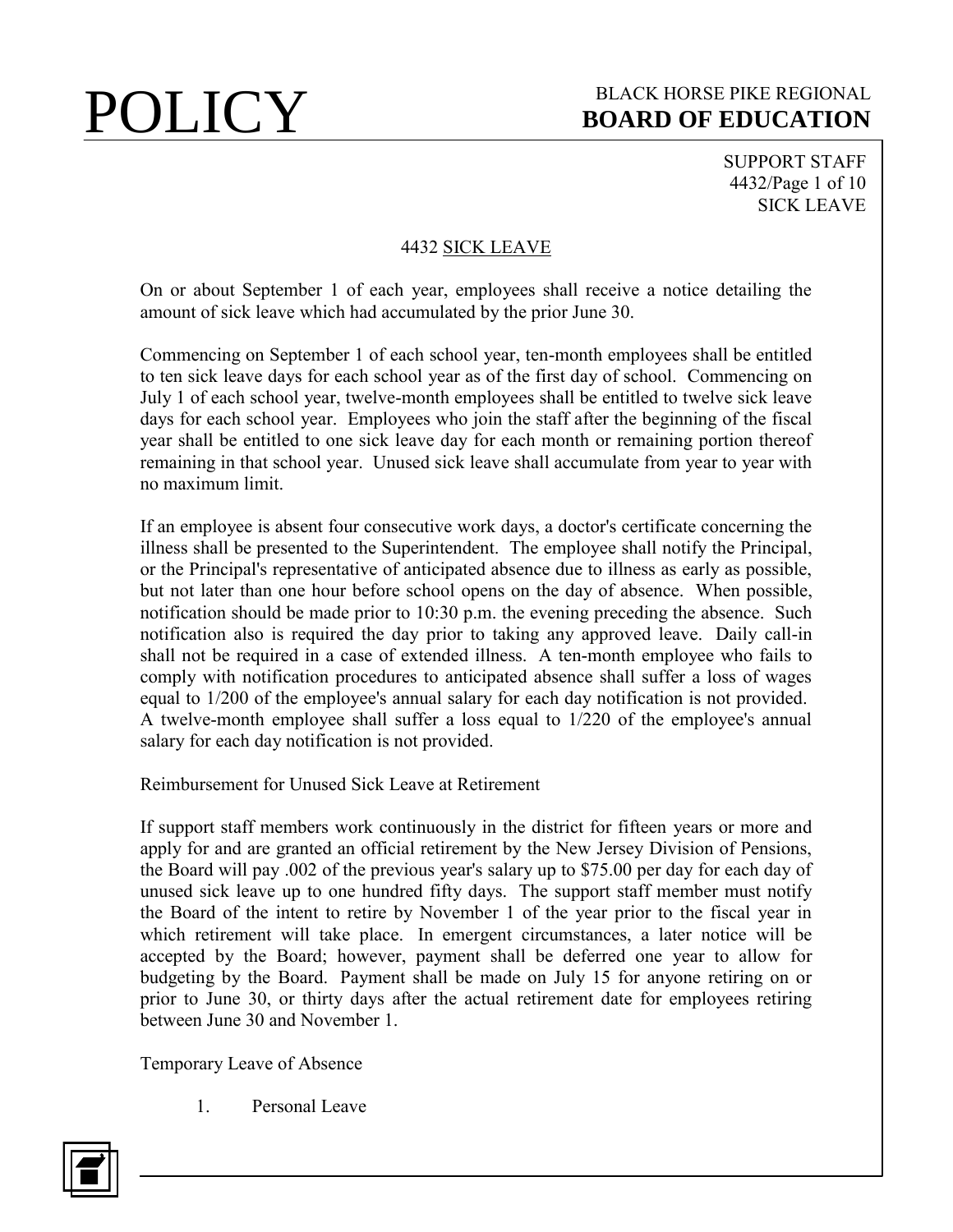## **POLICY** BOARD OF EDUCATION **BOARD OF EDUCATION**

SUPPORT STAFF 4432/Page 2 of 10 SICK LEAVE

Employees shall be entitled up to **two three** days for personal leave. Application for personal leave shall be made five school days before taking such leave, except in emergencies. The applicant shall certify, as required by the form, that the reason for leave is an urgent personal matter which cannot be reasonably met during non-school hours.

Personal leave may not be granted for days which fall immediately prior to or immediately after a school closing date (not including Saturday or Sunday) or an extended recess period. In emergency circumstances, the Superintendent may exercise discretion to waive this restriction provided a written explanation for the need for leave accompanies the request and provided the Superintendent finds the reason to fall within the intended use for personal leave.

Personal leave is not cumulative as sick leave. After three years of continuous employment, unused personal leave shall be accumulated as sick leave.

2. Bereavement Leave

Employees may be granted up to five days at any one time in the event of the death of an employee's immediate family member, i.e. parent, spouse, child, son-in-law, daughter-in-law, father-in-law, mother-in-law, brother, sister, brother-in-law, sister-in-law, grandparent, grandchild, surrogate parent which could include a grandparent who actually raised the employee, or a member of the employee's immediate household. Employees also shall be granted up to one day in the event of the death of an employee's relative outside the immediate family as defined above. Where additional absence due to family death is required because of the emotional disability, such absence may be charged to accumulated and authorized sick leave, upon request of the employee. Where additional absence due to family death is required because of geographic distance to the funeral site, such absence may be requested and granted as personal leave.

Extended Leaves of Absence

1. Family Illness Leave

See Family Leave Policy 4431.1.

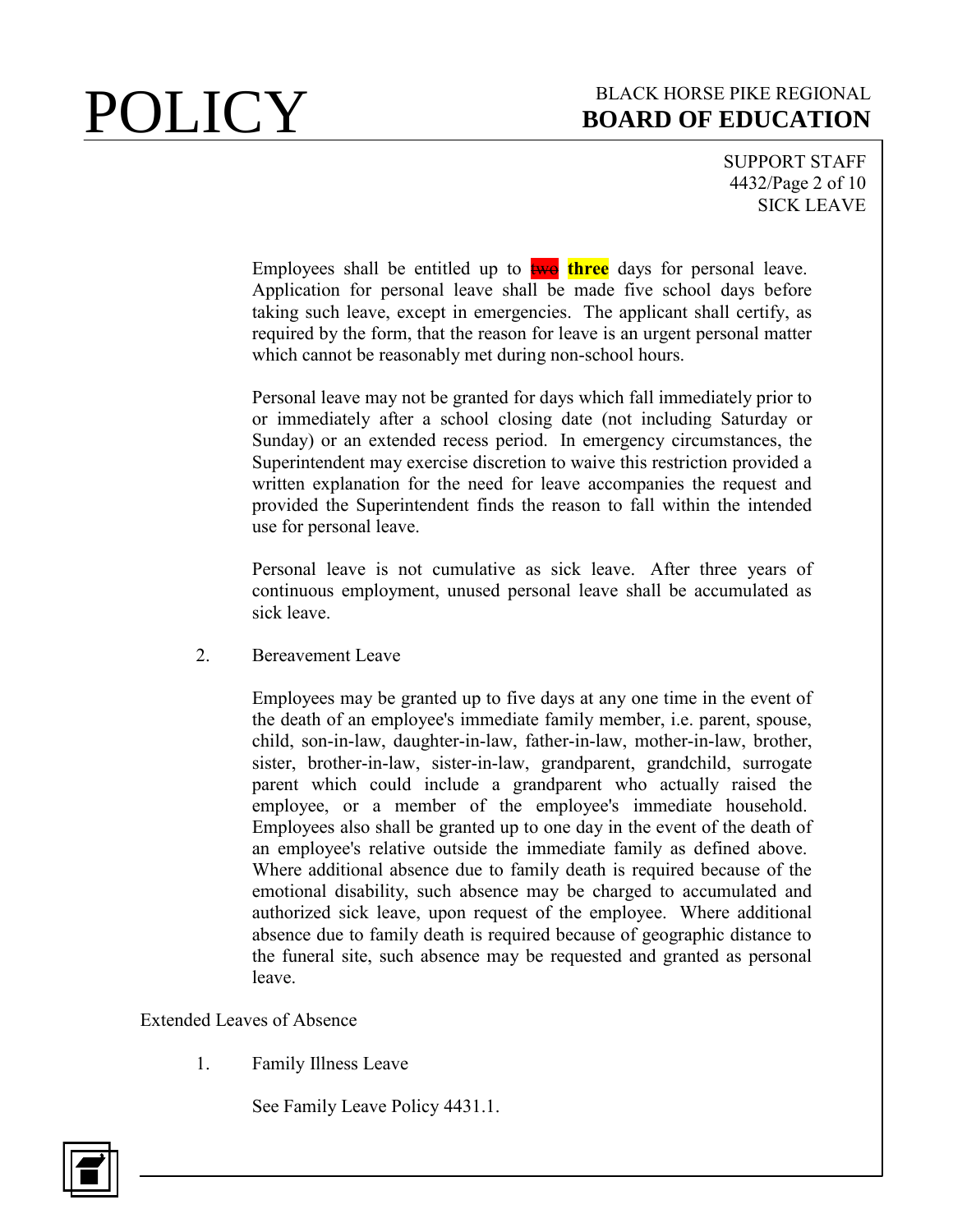SUPPORT STAFF 4432/Page 3 of 10 SICK LEAVE

2. Public Office Leave

The Board may grant a leave of absence without pay to an employee to serve in an elected or appointed public office for the term to which the employee is elected, appointed, re-elected or reappointed.

3. Military Leave

Military leave without pay for the period of induction or initial enlistment shall be granted to any employee who is inducted or who enlists in any branch of the Armed Forces of the United States. Extensions of military leave may be granted by the Board at its discretion.

Time necessary for persons called into temporary active duty or any unit of the U.S. Reserves or State National Guard shall be granted provided such obligations cannot be fulfilled on days when school is not in session. For the purpose of this policy, the determination of what constitutes 'temporary active duty' shall be made by the Board at its discretion. In no event shall the term apply to service rendered by an individual beyond the initial military obligation as required by Federal Statute. An employee absent because of temporary active military duty shall be paid a salary differential in accordance with the requirements of N.J.S.A. 38:23-1 or N.J.S.A. 38A:4-4.

4. Maternity/Child-Rearing Leave

Child rearing leave without pay and disability leave with or without pay shall be granted in accordance with the conditions outlined hereinafter:

- a. Any employee seeking a leave of absence for reasons associated with disability due to pregnancy or for child rearing leave during the first year of the child's life shall file a written request for such leave with the Superintendent at least ninety days in advance of the first day of the anticipated disability or child rearing leave. The written request shall include:
	- (1) A physician's certification of pregnancy and the estimated delivery date,
	- (2) The date on which the employee intends to return,

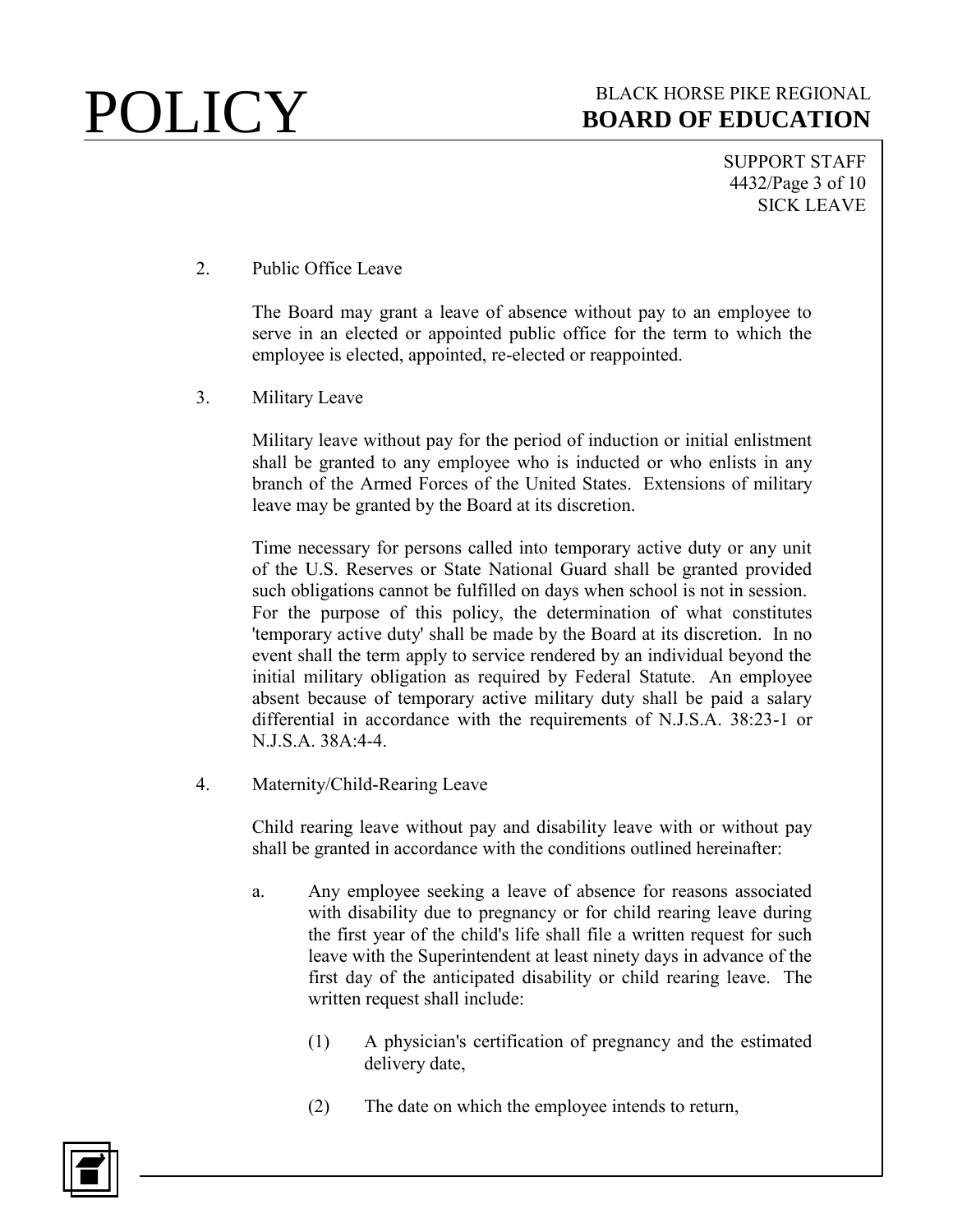SUPPORT STAFF 4432/Page 4 of 10 SICK LEAVE

- (3) Request for medical disability leave which specifies the anticipated beginning and ending date for disability leave may be necessary. The Board will honor changes of ending date (It is understood that medical disability is not always predictable and that a change in the date be supported by the attending physician's written recommendation),
- (4) A notice of intent to use accumulated sick leave (It is understood that an employee cannot know how many sick leave days will remain available to her ninety days in advanced therefore, final written notice of how many days will be taken for medical disability leave due to pregnancy need not be submitted until the week of the employee's departure for her disability leave. If sufficient accumulated sick leave is not available to cover the entire period of medical disability, the employee may indicate that she wishes to use all which is remaining to her upon her departure. Requests for use of accumulated sick leave which extend beyond thirty calendar days before and/or after the anticipated delivery date must be accompanied by a physician's certification of the nature of the disability and his/her recommendation with respect to employment.), and
- (5) A request for child rearing leave without pay, if desired, which includes the ending date. It will be assumed shat such leave will begin at the end of the approved medical disability period. In situations where an employee has no available accumulated sick leave or does not wish to use sick leave for the period of disability, the request should so state and should include a beginning date for unpaid leave.
- b. The Board shall honor leave dates so requested if they will not substantially interfere with the effective administration of the educational program to which the employee was assigned, subject to the following conditions:
	- (1) As a condition of the employee's return, the Board may require production of a certificate from a physician certifying that the employee is medically able to a resume her duties.

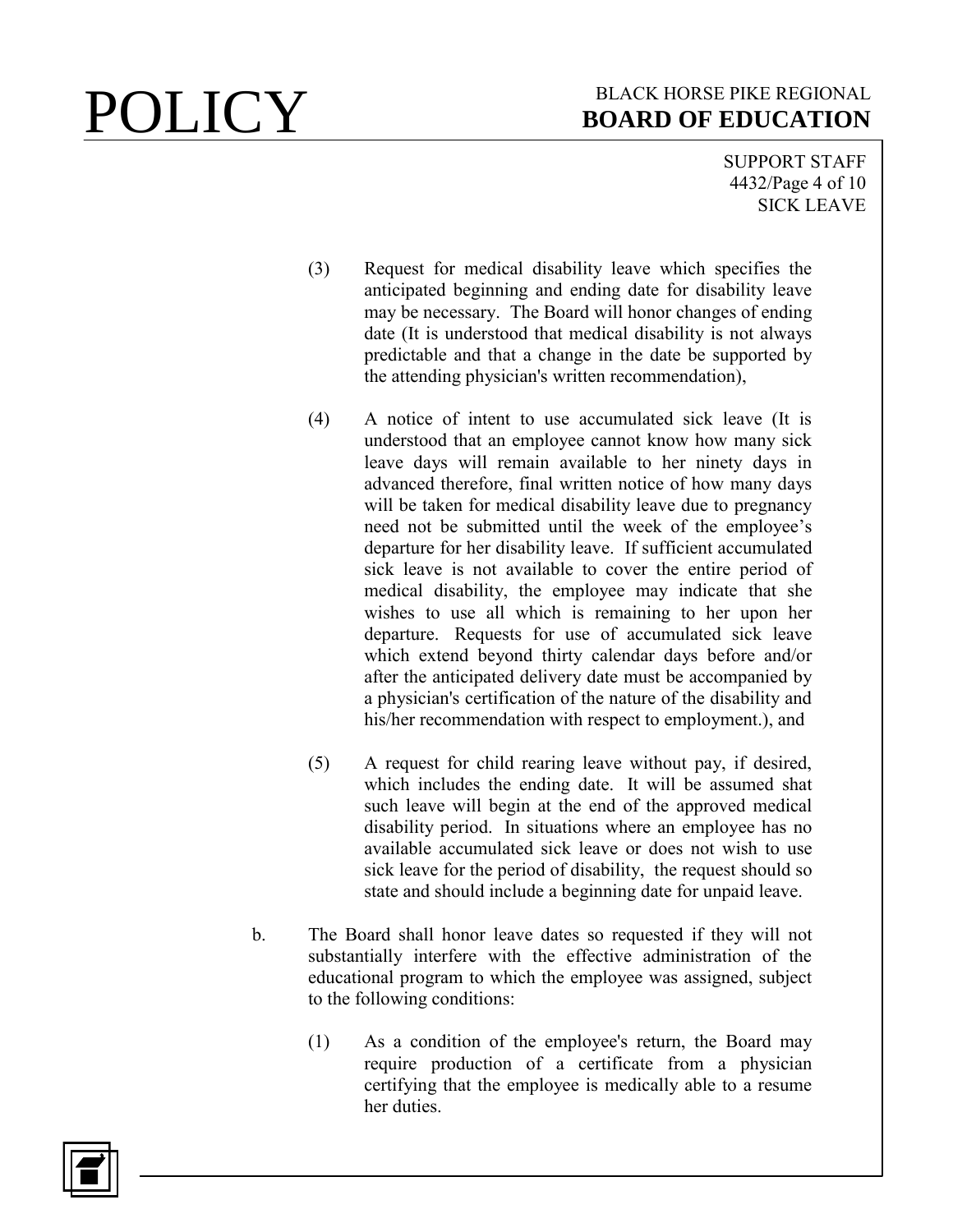SUPPORT STAFF 4432/Page 5 of 10 SICK LEAVE

- (2) In no event shall non-tenured employees have such leaves of absence extended beyond the end of the contract year in which leave is requested to commence.
- (3) In no event shall such leaves for tenured employees extend beyond a period of one year from the date on which said leave is to commence.
- (4) The Board may grant a leave for dates other than those requested upon finding that the grant of leave for the dates requested would substantially interfere with the administration of the school.
- (5) The Board will honor sick leave requests which meet the requirements and criteria herein, so long as the delivery occurs within the time specified in the employee's request for use of sick leave. If delivery occurs prior to the initially requested disability period, the Board shall permit use of accumulated sick leave for the required absence prior to delivery and for all school days during a thirty calendar day period following delivery.
- (6) The Board understands that an anticipated delivery date represents a physician's best estimate and that circumstances can cause the estimate to be incorrect. The Board will not act to deny leave under this policy when date estimates are incorrect because of circumstances beyond the pregnant employee's control.
- (7) When the employee's absence due to disability leave does not extend thirty days before and after delivery and the employee has furnished a prior notice from a physician certifying the pregnancy and the anticipated delivery date, the Board shall not require the physician's notice described under this policy.
- c. The Board reserves the right to remove any pregnant employee from her position or to insist that the employee accept a leave of absence therefrom, if after her pregnancy is confirmed, her work performance has substantially declined in comparison to her

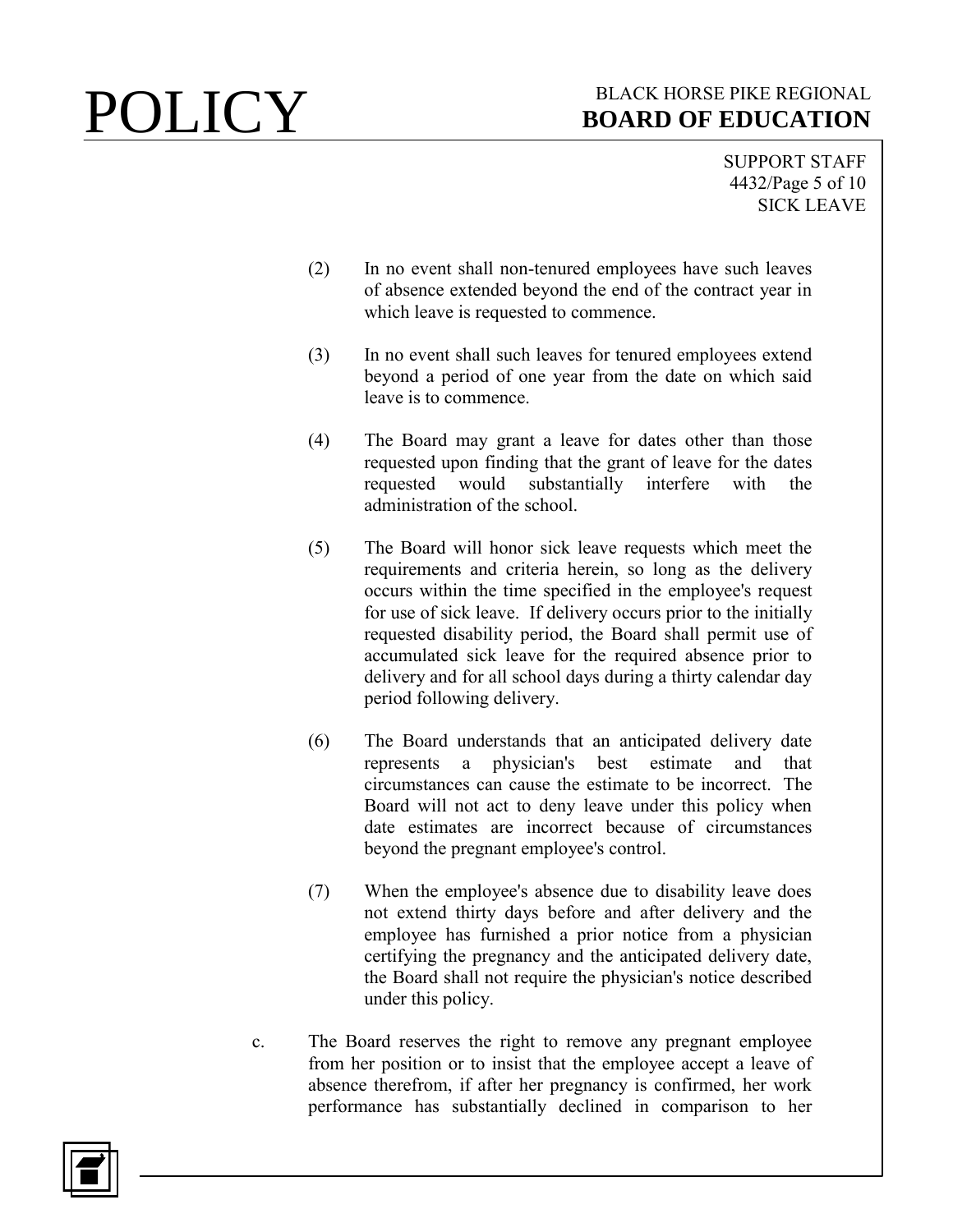SUPPORT STAFF 4432/Page 6 of 10 SICK LEAVE

performance prior to the medical confirmation of pregnancy, or if her physical condition or capacity is such that her health would be impaired if she were to continue working. Such physical capacity shall be deemed so impaired if any of the following occur:

- (1) The pregnant employee, after written request from the Superintendent, fails to produce a certification from her physician that she is medically able to continue to perform her duties,
- (2) The pregnant employee's physician and a physician designated by the Board agree that she is not medically able to continue to perform her duties, or
- (3) If, after a difference of medical opinion by the employee's physician and the Board's physician, a third physician, designated by mutual agreement of the employee and the Board, or, if no such agreement can be reached, the Camden County Medical Society certifies that in his/her opinion, the employee is not medically able to perform her duties. If it becomes necessary to seek the opinion of a third physician, the fee involved shall be shared by the Board and the employee involved.
- d. In the case of termination of pregnancy for any reason other than normal birth, the employee shall notify the Board of such circumstances and the Board shall honor a request to return earlier than the date originally established upon receipt of medical certification by the employee's physician of her physical fitness to work, and if the Board has not contractually obligated itself to a replacement.

The processes for restoration of medical benefits shall be initiated by the Board upon notification from the returning employee that she wishes to return to her position because of an unanticipated termination of pregnancy.

e. After the granting of leave to any employee pursuant to the provisions of this policy, the Board will give reasonable consideration to a request from the employee for either the extension or reduction of the period of leave so granted, provided

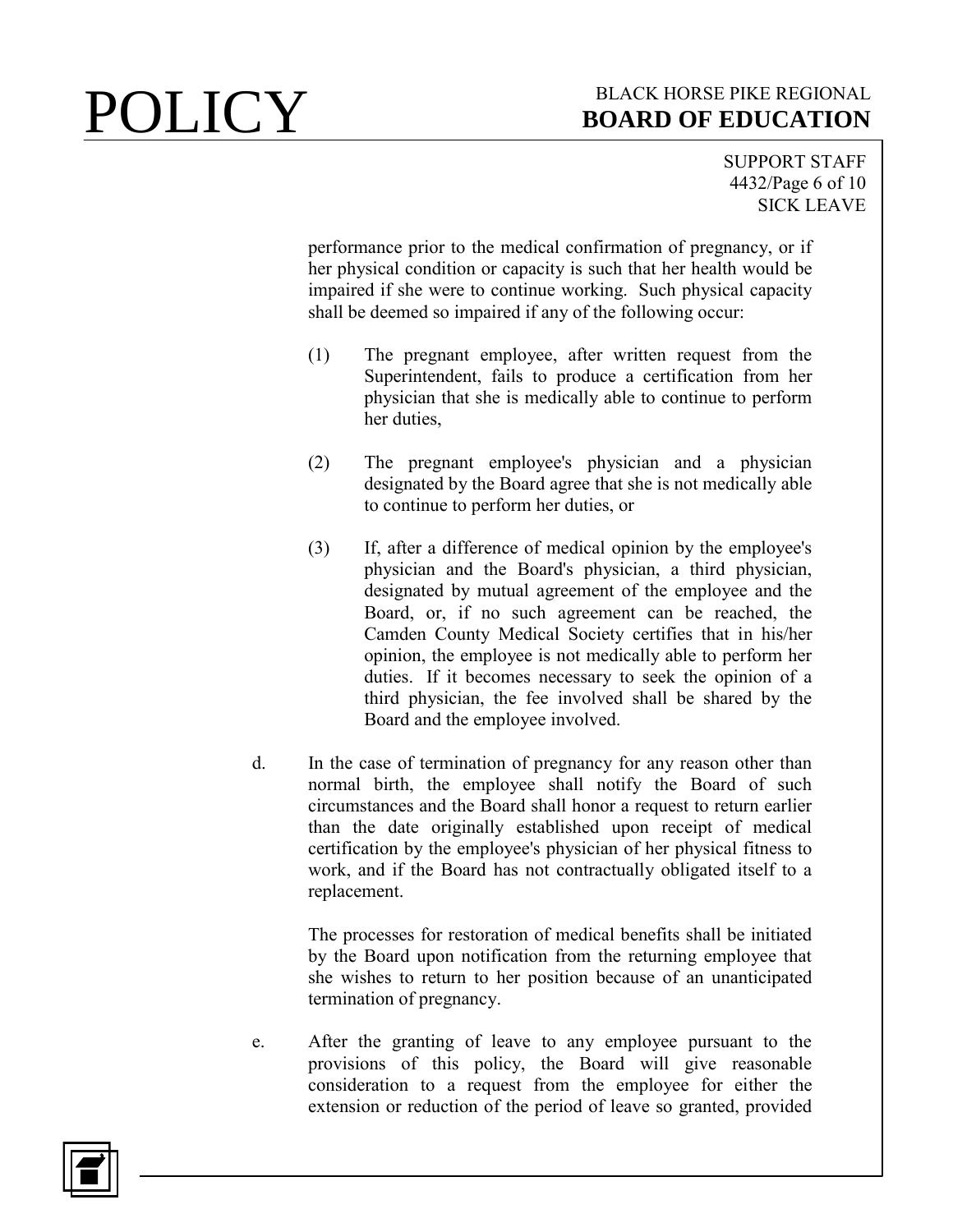SUPPORT STAFF 4432/Page 7 of 10 SICK LEAVE

the employee requesting the same makes written application to the Superintendent at least sixty days before the date such extension or reduction will become effective, and submits with that application a certificate from a physician certifying that said reduction or extension of leave is not medically contraindicated and that the employee is or will be able to resume her duties on the date such resumption is requested and provided a vacancy exists for which the employee qualified to fill.

Other Medical Disability Leave

Upon the written recommendation of an employee's physician, the Board may grant a medical disability leave without pay for a period not to exceed one calendar year. The Board reserves the right to require such an employee to undergo a medical examination by the Board's medical inspector or by a physician recommended by the medical inspector to determine if the employee is medically able to perform his/her duties. Extensions of medical disability leave may be considered by the Board at its discretion.

### Other Extended Leaves

Other extended leaves of absence without pay may be granted by the Board at its discretion.

### Promotions

A support staff employee may be upgraded from one classification to another upon recommendation of the Superintendent and approval of the Board of Education. When such a promotion takes place, the employee shall not sustain a salary reduction because of placement on a different salary guide.

### Health Benefits Program

The Board shall provide family health care insurance protection for each support staff employee as per the district's master health benefit policy.

1. Nonparticipating Employees

In the event that an employee chooses not to participate in or be enrolled in the health care insurance plan provided by the Board, said employee may make no claim on the Board for payment or other consideration in

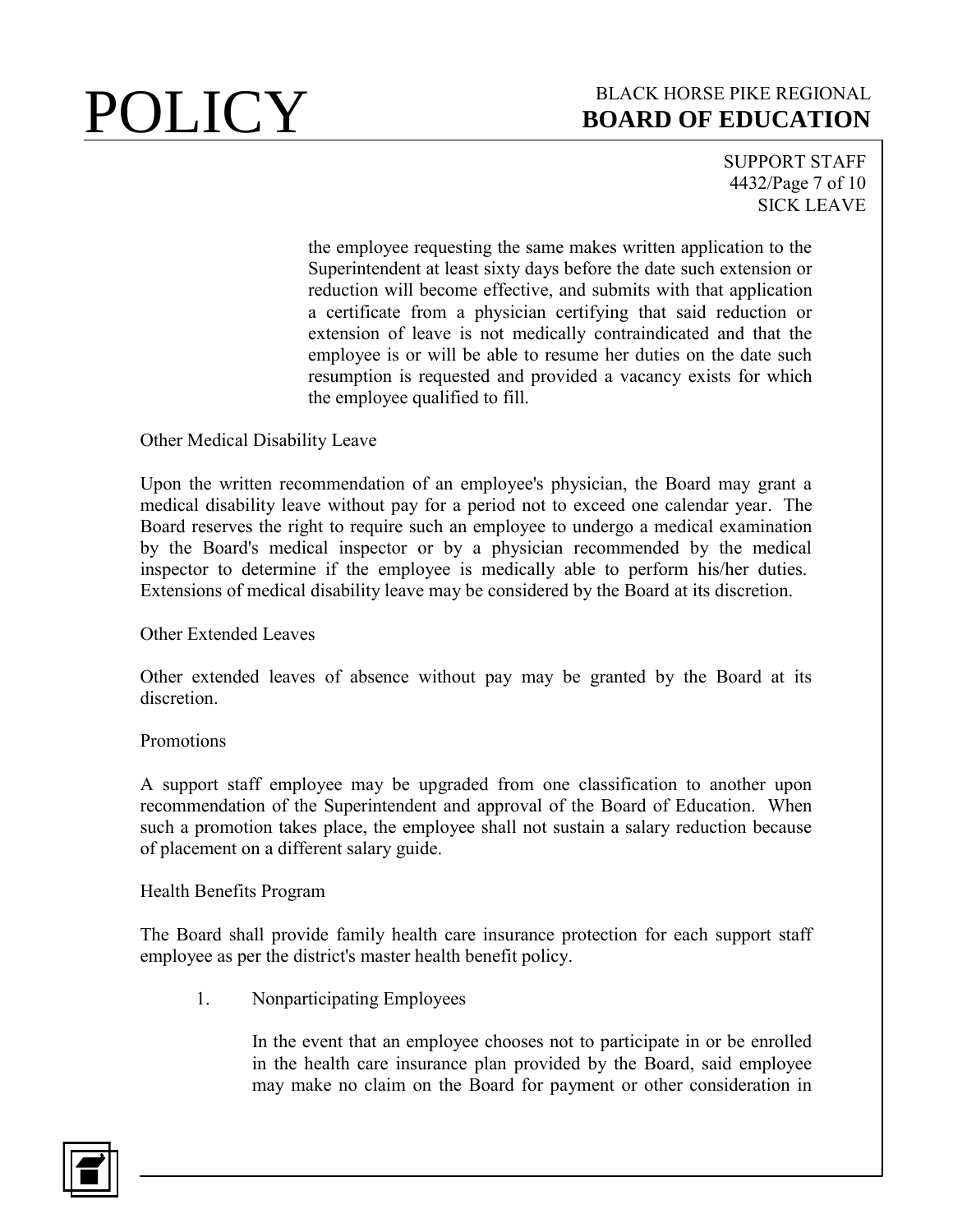# **POLICY** BOARD OF EDUCATION **BOARD OF EDUCATION**

SUPPORT STAFF 4432/Page 8 of 10 SICK LEAVE

lieu of participation. The parties agree to establish a Section 125 (IRS Code Plan) for the purposes of making available a cash option.

- a. Any employee otherwise entitled to full family health insurance coverage shall have the option to withdraw from such coverage and to be paid a sum equal to forty percent of the family premium coverage for each year that the withdraw remains in effect. All withdrawals from health insurance coverage shall be for a minimum of one year corresponding to the benefits period established by the Board's carrier. The cash payment shall be a stipend payable quarterly.
- b. In addition to the family health insurance coverage, the employee shall have the option to withdraw from other insurance coverage available by the Board of Education and to be paid a sum equal to forty percent of the said coverage. All withdrawals from the insurance coverage shall be for a minimum of one year corresponding to the benefits period established by the Board's carrier. The cash payment shall be in the form of a stipend payable quarterly.
- c. Notwithstanding the above, the employees who have a change in status, e.g. termination of employment, divorce (copy of decree required), legal separation (copy of decree required), death (copy of certificate required), group contract/policy terminated, military discharge (Form D0214 required), which causes them to lose coverage elsewhere shall be entitled to re-enroll in the health plan during the plan year providing the employee gives the Board notice of the change in status within sixty days of the event causing the change; otherwise all elections or cash options shall be in effect for the entire twelve month benefit period. The Board's obligation for the cash option shall be pro-rated for those employees subject to a change in status.
- d. Return to benefits plan for reasons other than change of status is subject to the terms of the carrier.

The parties agree that the cash option provision shall be rescinded if there is any tax liability (State or Federal) to employees who continue to choose benefits.

2. Description of Coverage

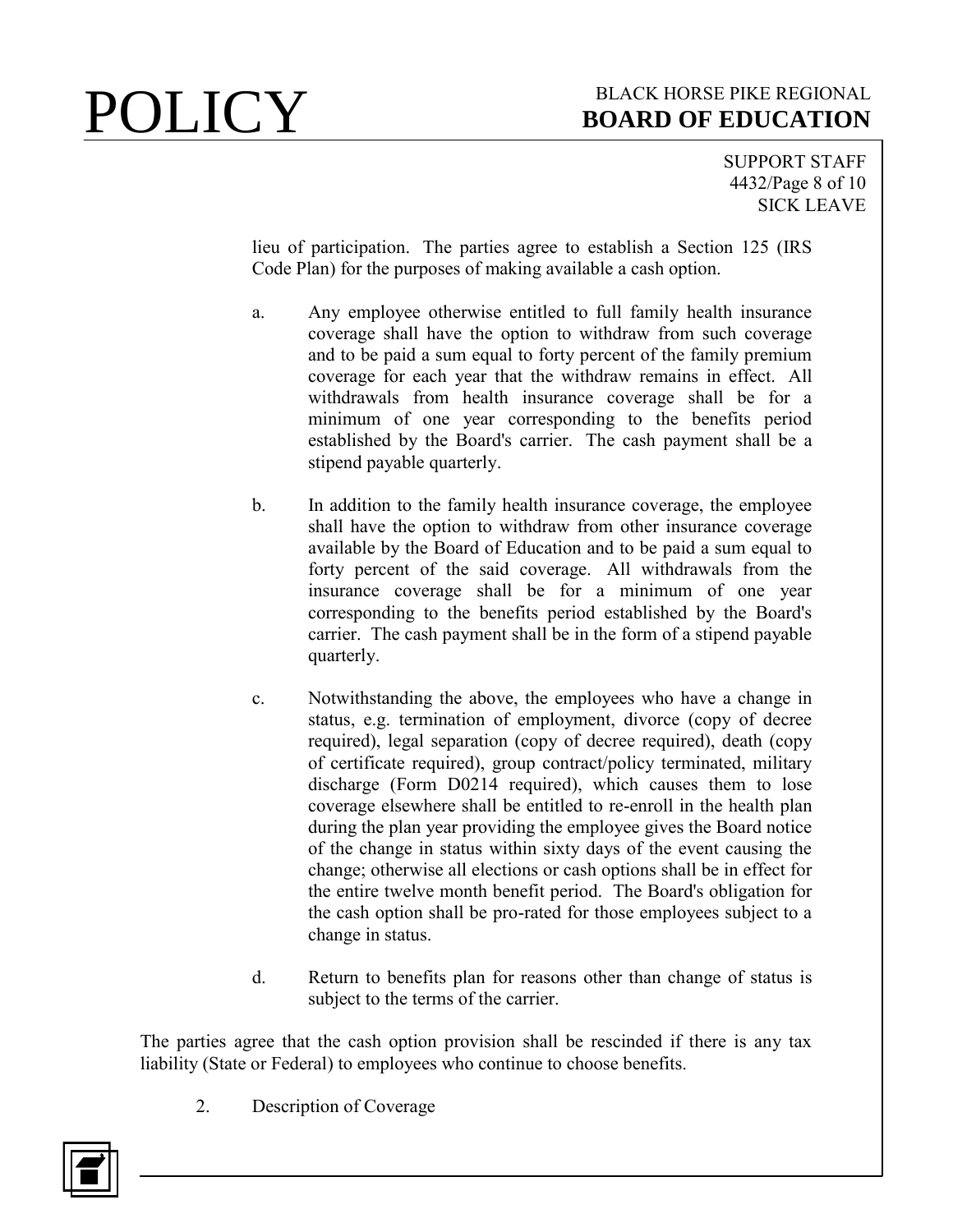SUPPORT STAFF 4432/Page 9 of 10 SICK LEAVE

The Board agrees to request that the insurance carrier provide each employee with a description of the health care insurance coverage provided under this article the district's master health benefit policy.

3. Dental Insurance

The Board shall provide dental insurance protection for each support staff employee as per the district's master health benefit policy.

4. Prescription Insurance

The Board shall provide prescription insurance protection for each support staff employee as per the district's master health benefit policy.

### Cafeteria Staff

Cafeteria employees and aides shall receive their lunch at no personal expense.

Included Employees

Support staff employees covered by provisions of this policy include:

- 1. Office Staff
- 2. Cafeteria Staff and Manager
- 3. Custodial Staff, Maintenance Staff, Night Facility Maintenance Supervisor, and Building Supervisor
- 4. Library and AV/TV Technicians
- 5. Technology Department
- 6. Instructional Aides and One-on-One Aides
- 7. Interpreters

Employees working less than twenty hours per week are not entitled to benefits; however they may elect to purchase benefits. Employees working twenty hours to less than thirty hours per week will be entitled to single coverage for the employee only, which will be